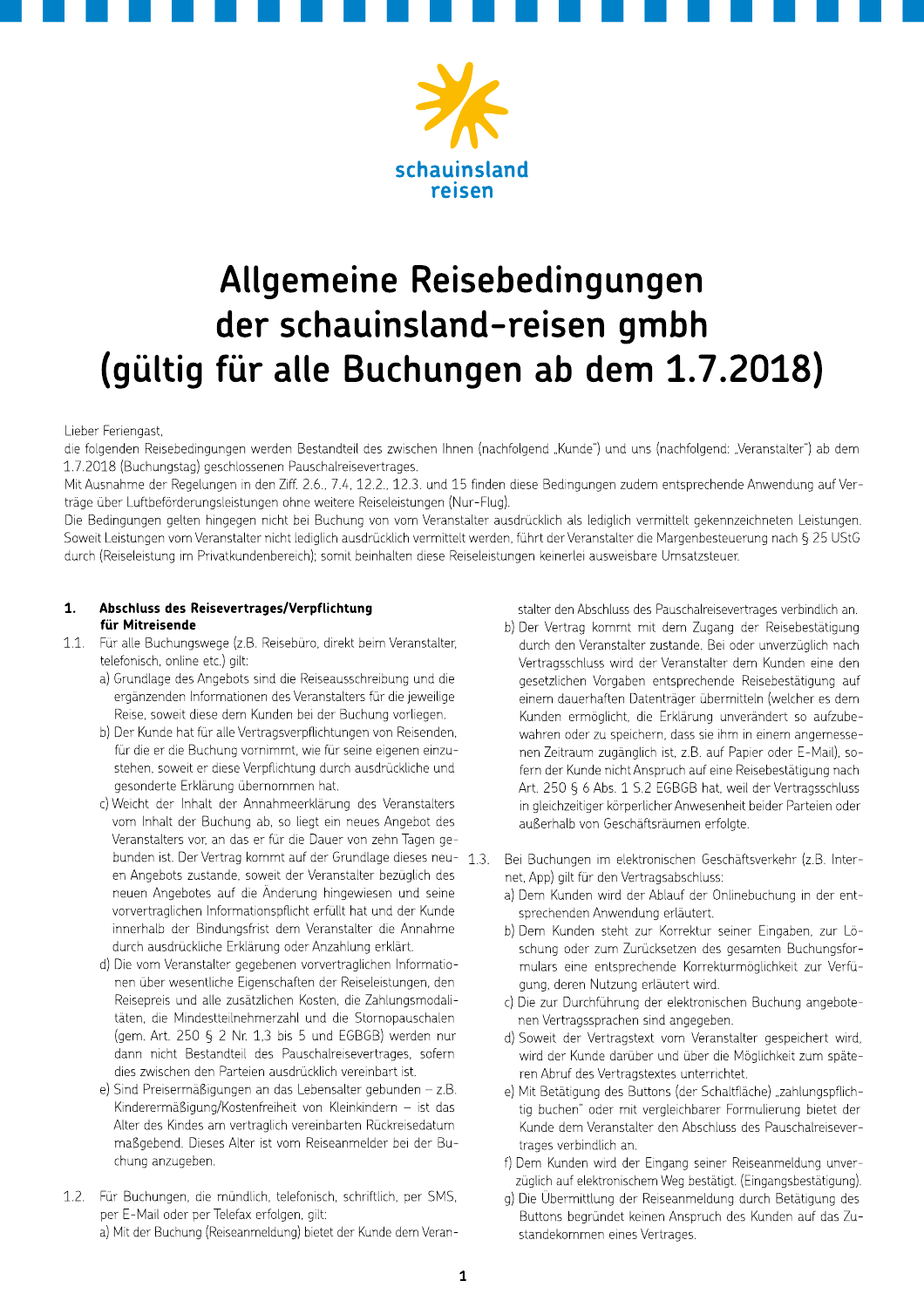

- h) Der Vertrag kommt durch den Zugang der Reisebestätigung 2.4. des Veranstalters beim Kunden zu Stande, die auf einem dauerhaften Datenträger erfolgt. Erfolgt die Reisebestätigung sofort nach Betätigung des Buttons "zahlungspflichtig buchen" durch entsprechende unmittelbare Darstellung der Reisebestätigung am Bildschirm, so kommt der Pauschalreisevertrag mit Darstellung dieser Reisebestätigung zu Stande. In diesem Fall bedarf es auch keiner Zwischenmitteilung über den Eingang der Buchung gemäß f) oben, soweit dem Kunden die Möglichkeit zur Speicherung auf einem dauerhaften Datenträger und zum Ausdruck der Reisebestätigung angeboten wird. Die Verbindlichkeit des Pauschalreisevertrages ist jedoch nicht davon abhängig, dass der Kunde diese Möglichkeiten zur Speicherung oder zum Ausdruck tatsächlich nutzt.
- 1.4. Der Veranstalter weist darauf hin, dass nach den gesetzlichen Vorschriften bei Pauschalreiseverträgen nach §651a und § 651c BGB, die im Fernabsatz abgeschlossenen wurden kein Widerrufsrecht besteht, sondern lediglich die gesetzlichen Rücktrittsund Kündigungsrechte, insbesondere das Rücktrittsrecht gem. § 651 h BGB. Ein Widerrufsrecht besteht jedoch, wenn der Vertrag über Reiseleistungen nach § 651 a BGB außerhalb von Geschäftsräumen geschlossen worden ist, es sei denn, die mündlichen Verhandlungen, auf denen der Vertragsabschluss beruht, sind auf vorhergehende Bestellung des Reisenden geführt worden; im letztgenannten Fall besteht kein Widerrufsrecht.

#### $2.$ Zahlungsmodalitäten und Aushändigung der Reiseunterlagen

- $2.1.$ Nach Vertragsschluss ist sofort eine Anzahlung von 20% des Reisepreises zzgl. der Kosten für abgeschlossene Reiseversicherungen fällig. Die Restzahlung wird vier Wochen vor Reiseantritt fällig.
- 2.2. Bei Buchung und Zahlung bis acht Tage vor Reiseantritt kann die Zahlung in bar, per Überweisung, Kreditkarte, oder per SEPA- 3.1. Lastschrift erfolgen. Für Zahlungen im SEPA-Lastschriftverfahren gelten die Besonderheiten nach Ziff. 3. Bei Zahlung per SEPA-Lastschrift oder per Kreditkarte erfolgt die Belastung des 32 Kontos automatisch zu den jeweiligen Fälligkeitsterminen. Soweit der Zahlungseinzug vom genannten Lastschrift- oder Kreditkartenkonto zum Zeitpunkt der Fälligkeit nicht möglich ist, ist der Veranstalter berechtigt, dadurch ihm entstehende tatsächliche Mehrkosten (z.B. Bank- oder charge-back-Gebühren) dem Kunden im Wege des Schadensersatzes zu berechnen.
- 2.3. Bei Buchung und Zahlung weniger als acht Tage vor Abreise kann die Zahlung nur am Flughafenschalter in bar oder, falls auf der Rechnung ausgewiesen, per EC-Cash (mit Geheimzahl) oder per Kreditkarte erfolgen. Bei Zahlung per EC-Cash oder Kreditkarte ist das Tageslimit der Bank zu beachten. Die Reiseunterlagen werden nach vollständigem Zahlungseingang bei Nur-Flug 4. und Flugpauschalreisen am Flughafenschalter ausgegeben. Bei Buchung von Pauschalreisen ohne Abreiseflughafen, wird der Veranstalter für die Ausgabe der Reiseunterlagen jeweils geeignete Alternativen anbieten.
- Die Reiseunterlagen werden nach vollständigem Zahlungseingang per Post an die bei Buchung angegebene Anschrift versandt. Kann keine Zustellung per Post erfolgen, werden die Reiseunterlagen nach Absprache am Flughafenschalter ausgegeben oder elektronisch versendet. Wird entgegen der Bestimmung in 2.3. innerhalb von sieben Tagen vor Abreise eine Überweisung veranlasst, hat diese Zahlung keine schuldbefreiende Wirkung. Die Reiseunterlagen liegen auch in diesem Fall gegen Barzahlung am Flughafenschalter bereit. Eventuelle Überzahlungen werden nach Zahlungseingang zurück erstattet. Bei Buchung von Pauschalreisen ohne Abreiseflughafen, wird der Veranstalter auch in diesen Fällen für die Ausgabe der Reiseunterlagen jeweils geeignete Alternativen anbieten.
- Erhält der Kunde direkt von dem Veranstalter eine Rechnung  $25$ und Bestätigung, sind Zahlungen mit schuldbefreiender Wirkung ausschließlich an den Veranstalter und nicht an das vermittelnde Reisebüro zu leisten.
- Der Veranstalter kann Zahlungen oder Anzahlungen auf den Rei- $2.6.$ sepreis - insbesondere nach Ziff. 2.1. bis 2.3 - nur dann verlangen, wenn ein wirksamer Insolvenzschutz besteht und dem Kunden der Sicherungsschein mit Namen und Kontaktdaten des Kundengeldabsicherers in klarer, verständlicher und hervorgehobener Weise übergeben wurde. Der Veranstalter hat zur Sicherung der Kundengelder eine Insolvenzversicherung bei der Zurich Insurance plc, Niederlassung Deutschland AG abgeschlossen.

#### Zahlungen im SEPA-Lastschriftverfahren  $\mathbf{R}$

Zahlungen des Kunden im Lastschriftverfahren im einheitlichen EURO-Zahlungsverkehrsraum und den daran teilnehmenden Ländern sind nur noch im Wege des sogenannten "SEPA-Lastschriftverfahrens" und nur unter folgenden Bedingungen möglich:

- Der Kunde muss bei Buchung zugunsten des Veranstalters ein SEPA-Lastschriftmandat erteilen.
- Der Veranstalter informiert den Kunden in der Regel mit Rechnungsversand über den bevorstehenden Lastschrifteinzug ("Pre-Notifikation"), spätestens jedoch bis einen Tag vor Fälligkeit der Lastschrift. Diese Information kann auch zugleich für mehrere Lastschrifteinzüge (z.B. Anzahlung und Restpreiszahlung) im Voraus erfolgen.
- $3.3.$ Der vom Veranstalter eingezogene Betrag kann dann vom mit der Vorabinformation mitgeteilten Betrag abweichen, wenn im Zeitraum zwischen der Ausstellung der Vorabinformation und dem Fälligkeitsdatum vom Kunden Leistungen insgesamt oder teilweise storniert oder Leistungen hinzugebucht werden.

### Preisanpassung

- $4.1.$ Der Veranstalter behält sich vor, den vereinbarten Reisepreis im Falle · der Erhöhung der Personenbeförderungskosten aufgrund höherer Treibstoff- oder Energieträgerkosten oder
	- der Erhöhung der Steuern und sonstigen Abgaben für ver-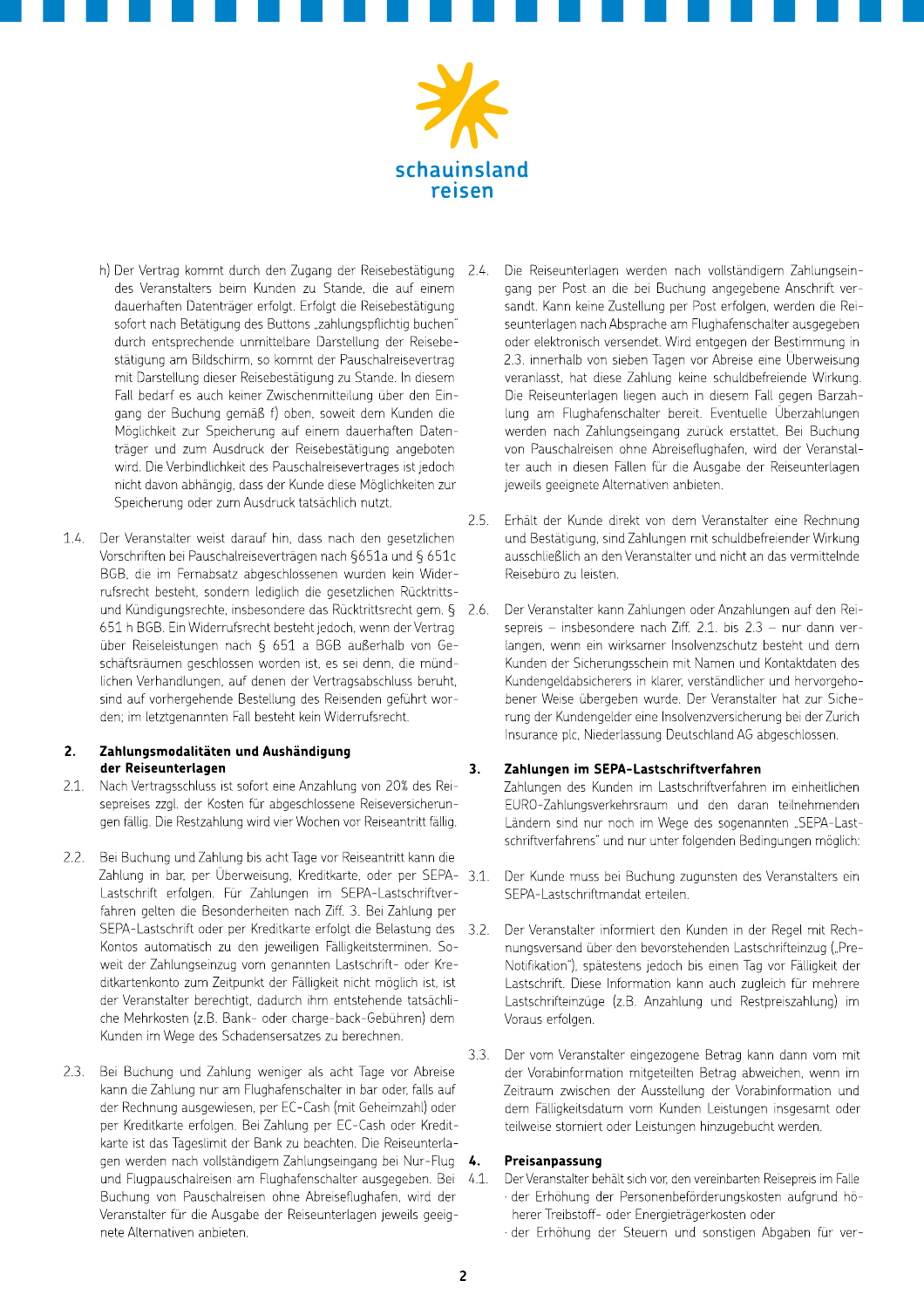

einbarte Reiseleistungen wie Touristenabgaben, Hafen- oder 5.2. Flughafengebühren oder

- · von Änderungen der für die betreffende Pauschalreise geltenden Wechselkurse zu erhöhen.
- 4.2. Sofern sich die bei Vertragsabschluss bestehenden Personen- 5.3. beförderungskosten, erhöhen, so ist der Veranstalter berechtigt den Reisepreis unter Anwendung nachfolgender Berechnungen zu erhöhen:
	- · Soweit sich die Erhöhung der Beförderungskosten auf den Sitzplatz bezieht, kann der Veranstalter von dem Kunden den Erhöhungsbetrag verlangen;
	- · Werden von dem Beförderungsunternehmen erhöhte Preise pro Beförderungsmittel gefordert, werden die zusätzlichen Beförderungskosten durch die Zahl der Sitzplätze des vereinbarten Beförderungsmittels geteilt. Die sich daraus pro Einzelplatz ergebende Erhöhung kann von dem Kunden verlangt werden.
- 4.3. Bei Erhöhung der bei Vertragsabschluss bestehenden Abgaben für vereinbarte Reiseleistungen wie Touristenabgaben, Hafenoder Flughafengebühren oder wegen einer Änderung des maßgeblichen Wechselkurses kann der Veranstalter den Reisepreis um den entsprechenden Betrag pro Kunde heraufsetzen.
- 4.4. Grundsätzlich kann eine Erhöhung nach Vertragsabschluss nur bis zum 20. Tag vor dem vereinbarten Reisebeginn von dem Kunden verlangt werden. Der Veranstalter unterrichtet den Kunden darüber und über die Berechnung der Preiserhöhung auf einem dauerhaften Datenträger.
- Der Kunde kann vom Veranstalter unter Beachtung der Regelung in  $4.5.$ Ziff. 4.4 Satz 1 eine Senkung des Reisepreises verlangen, wenn und soweit sich die in Ziff. 4.1. genannten Kosten, Steuern, Abgaben oder Wechselkurse nach Vertragsschluss und vor Reisebeginn geändert haben und dies zu niedrigeren Kosten für den Veranstalter führt.
- 4.6. Im Falle der Mitteilung einer Preiserhöhungen nach Vertragsabschluss um mehr als 8 % des Gesamtreisepreises liegt darin ein Angebot des Veranstalters an den Kunden zu einer entsprechenden Vertragsänderung. Der Veranstalter kann von dem Kunden in diesem Fall verlangen, dass dieser innerhalb einer angemessenen Frist entweder das Angebot zur Vertragsänderung annimmt oder seinen Rücktritt vom Vertrag erklärt. Nach Ablauf dieser Frist gilt das Angebot zur Vertragsänderung als angenommen. Wahlweise kann der Veranstalter dem Kunden statt einer Preiserhöhung auch die Teilnahme an einer Ersatzreise anbieten.

#### $5.$ Leistungsänderungen

5.1. Abweichungen wesentlicher Eigenschaften von Reiseleistungen 6.3. von dem vereinbarten Inhalt des Pauschalreisevertrages, die nach Vertragsschluss notwendig werden und vom Veranstalter nicht wider Treu und Glauben herbeigeführt wurden, sind diesem vor Reisebeginn gestattet, soweit die Abweichungen unerheblich sind und den Gesamtzuschnitt der Reise nicht beeinträchtigen.

- Der Veranstalter ist verpflichtet, den Kunden über Leistungsänderungen unverzüglich nach Kenntnis von dem Änderungsgrund auf einem dauerhaften Datenträger (z.B. auch E-Mail, SMS oder Sprachnachricht) klar, verständlich und in hervorgehobener Weise zu informieren.
- Im Fall einer erheblichen Änderung einer wesentlichen Eigenschaft einer Reiseleistung oder der Abweichung von besonderen Vorgaben des Kunden, die Inhalt des Pauschalreisevertrages geworden sind, ist der Kunde berechtigt, innerhalb einer vom Veranstalter zugleich mit Mitteilung der Änderung bestimmten angemessenen Frist entweder die Änderung anzunehmen oder kostenfrei vom Vertrag zurückzutreten oder die Teilnahme an einer Ersatzreise zu verlangen, sofern der Veranstalter eine solche Reise angeboten hat. Der Kunde hat die Wahl, auf die Mitteilung des Veranstalters zu reagieren oder nicht. Wenn der Kunde gegenüber dem Veranstalter reagiert, dann kann er entweder der Vertragsänderung zustimmen, die Teilnahme an einer ihm angebotenen Ersatzreise verlangen oder kostenfrei vom Vertrag zurücktreten. Wenn der Kunde gegenüber dem Veranstalter nicht oder nicht innerhalb der bestimmten Frist reagiert, gilt die mitgeteilte Änderung als angenommen. Hierauf ist der Kunde in der Erklärung nach Ziff. 5.2. in klarer, verständlicher und hervorgehobener Weise hinzuweisen.
- 5.4. Führen die Änderungen oder die Ersatzreise im Vergleich zur ursprünglich gebuchten Reise zu einer Qualitätsminderung oder zu einer Senkung der Kosten beim Veranstalter, so besteht Anspruch auf angemessene Preisminderung.

#### Rücktritt des Kunden/Reiserücktrittskosten 6.

- Der Kunde kann jederzeit vor Reisebeginn vom Reisevertrag zu-6.1. rücktreten. Es wird ihm empfohlen, den Rücktritt auf einem dauerhaften Datenträger zu erklären. Maßgeblich ist der Eingang der Rücktrittserklärung bei dem Veranstalter oder dem vermittelnden Reisebüro.
- $6.2.$ Tritt der Kunde vom Reisevertrag zurück oder tritt er die Reise nicht an, so verliert der Veranstalter den Anspruch auf den Reisepreis. Er kann jedoch eine angemessene Entschädigung verlangen, soweit der Rücktritt nicht von ihm zu vertreten ist oder am Bestimmungsort oder in dessen unmittelbarer Nähe außergewöhnliche Umstände auftreten, die die Durchführung der Pauschalreise oder die Beförderung von Personen an den Bestimmungsort erheblich beeinträchtigen. Umstände sind unvermeidbar und außergewöhnlich, wenn sie nicht der Kontrolle des Veranstalters unterliegen, und sich ihre Folgen auch dann nicht hätten vermeiden lassen, wenn alle zumutbaren Vorkehrungen getroffen worden wären.
- Der Veranstalter macht pauschalierte Reiserücktrittskostenentschädigungen nach Maßgabe der Tabellen in Ziff. 17 dieser Bedingungen geltend. Berücksichtigt werden dabei der Zeitraum zwischen Zugang der Rücktrittserklärung und dem vereinbarten Reisebeginn, die Reiseart, der jeweilige Bestimmungsort sowie die erwarteten Ersparnisse von Aufwendungen und des erwarteten Erwerbs durch anderweitige Verwendungen der Reiseleistungen.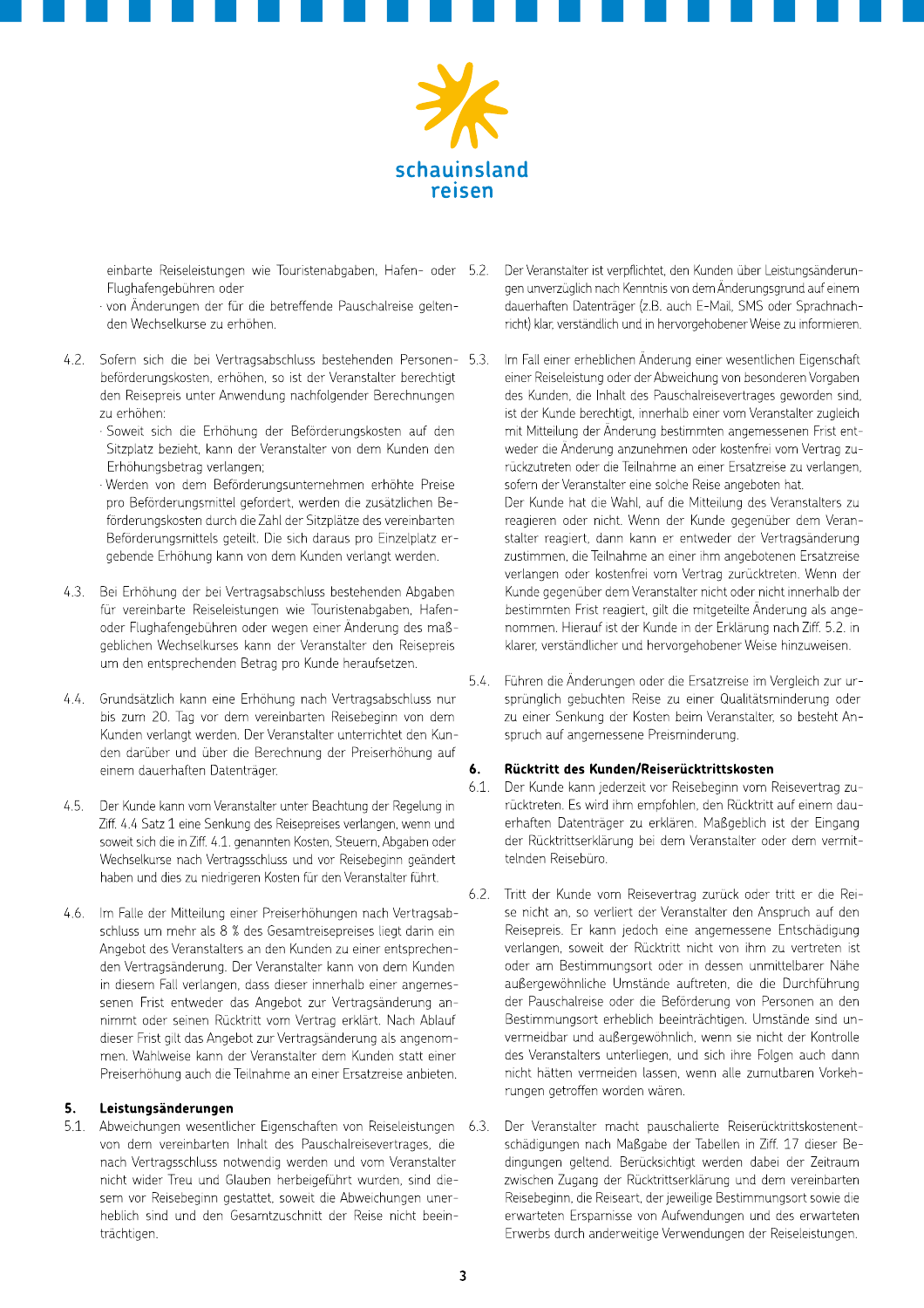

- 6.4. Macht der Veranstalter eine pauschalierte Entschädigung ge- 8. mäß Ziff, 6.3. geltend, ist der Kunde gleichwohl berechtigt, dem Veranstalter die Entstehung eines geringeren oder gar keinen Schadens nachzuweisen.
- 6.5. Der Veranstalter behält sich vor, anstelle der Pauschalen in 6.3. eine höhere, individuell berechnete Entschädigung zu fordern, soweit er nachweist, dass ihm wesentlich höhere Aufwendungen als die jeweils anwendbare Pauschale entstanden sind. In diesem Fall ist der Veranstalter verpflichtet, die geforderte Entschädigung unter Berücksichtigung der ersparten Aufwendungen und einer etwaigen, anderweitigen Verwendung der Reiseleistungen konkret zu beziffern und zu belegen.

#### 7. Änderungen auf Verlangen des Kunden/Umbuchungen/ Ersetzungsbefugnis

- $7.1.$ Verlangt der Kunde nach Abschluss des Reisevertrages eine Umbuchung, so ist diese mit Ausnahme der Regelungen in 7.2. einmalig bis 22 Tage vor dem Abreisetermin möglich, wenn die gewünschte geänderte Leistung nach dem Programm des Veranstalters zur Verfügung steht. Umbuchungen sind Änderungen des Reisetermins, des Fluges, des Reiseziels, der Unterkunft oder der Verpflegungsleistung.
- In folgenden Fällen ist eine Umbuchung nicht möglich:  $7.2.$ 
	- a) Umbuchung der Flugleistung bei Reisen inklusive Linienflug und bei dynamisch produzierten Reisen (SLRD - schauinsland-reisen: dynamisch)
	- b) Umbuchung von gesondert gekennzeichneten Angeboten. Die konkreten Bedingungen werden vor Abgabe der Buchungserklärung angezeigt.
	- c) Umbuchungen von Reisen mit Luftbeförderungsanteil in sol- 9.2. che ohne Luftbeförderungsanteil
	- d) Bei einer Verschiebung der Reise um mehr als 4 Wochen von dem ursprünglichen Abreisetermin gerechnet
- 7.3. Für Umbuchungen im Sinne von 7.1, wird neben dem geänderten Reisepreis sowie etwaigen durch die Änderung für den 10. Veranstalter nachweisbaren Zusatzkosten eine einmalige Bearbeitungsgebühr von 30.00 € pro Person fällig, es sei denn die Umbuchung beruht auf einer fehlenden, unzureichenden oder falschen vorvertraglichen Information gem. Art. 250 § 3 EGBGB gegenüber dem Reisenden.
- 7.4. Der Kunde kann nach Maßgabe von § 651 e BGB durch rechtzeitige Mitteilung auf einem dauerhaften Datenträger vom Veranstalter verlangen, dass statt seiner ein Dritter in die Rechte und Pflichten aus dem Pauschalreisevertrag eintritt. Eine solche Erklärung ist in jedem Fall rechtzeitig, wenn sie dem Veranstalter 7 Tage vor Reisebeginn zugeht. Ziff. 7.3. gilt entsprechend. Für den Reisepreis und die durch den Wechsel in der Person des Reiseteilnehmers entstehenden Mehrkosten haften ursprünglicher und neuer Reiseteilnehmer gemäß § 651 e BGB als Gesamtschuldner.

### Nicht in Anspruch genommene Leistungen

Nimmt der Kunde einzelne Reiseleistungen zu deren vertragsgemäßer Erbringung der Veranstalter bereit und in der Lage war, nicht in Anspruch aus Gründen, die dem Reisenden zuzurechnen sind, hat er keinen Anspruch auf anteilige Erstattung des Reisepreises, soweit solche Gründe ihn nicht nach den gesetzlichen Bestimmungen zum kostenfreien Rücktritt oder zur Kündigung des Pauschalreisevertrages berechtigt hätten. Der Veranstalter wird sich auf Anfrage des Kunden um Erstattung der ersparten Aufwendungen durch die Leistungsträger bemühen, soweit es sich nicht um völlig unerhebliche Aufwendungen handelt.

#### 9. Kündigung und Rücktritt durch den Veranstalter

- 9.1. Der Veranstalter kann den Reisevertrag auch nach Reisebeginn aus wichtigem Grund fristlos kündigen. Ein wichtiger Grund liegt insbesondere vor, wenn der Kunde trotz Abmahnung nachhaltig stört oder sich in einem solchem Maß vertragswidrig verhält, so dass eine weitere Teilnahme für den Veranstalter oder die Reiseteilnehmer nicht mehr zumutbar ist. Dies gilt auch dann, wenn der Kunde sich nicht an sachlich begründete Hinweise hält. Eine Abmahnung im Sinne von Satz 2 ist für den Veranstalter entbehrlich, wenn der Kunde in besonders grober Weise die Reise stört. Das ist insbesondere bei Begehung von Straftaten gegenüber Mitarbeitern des Veranstalters, gegenüber Leistungsträgern oder ihren Mitarbeitern sowie gegenüber anderen Reisegästen der Fall. Dem Veranstalter steht im Fall der Kündigung der Reisepreis weiter zu, soweit sich nicht ersparte Aufwendungen und Vorteile aus einer anderweitigen Verwertung der Reiseleistung(en) ergeben. Schadenersatzansprüche im Übrigen bleiben unberührt.
- Leistet der Kunde den Reisepreis ganz oder teilweise trotz angemessener Nachfristsetzung nicht, kann der Veranstalter von dem Pauschalreisevertrag zurücktreten und daneben eine Entschädigung in entsprechender Anwendung der Ziff. 6.3 bis 6.5. dieser Bedingungen verlangen.

# **Flugreisen**

10.1. Es gelten die mit den Reisepapieren ausgegebenen Flugpläne. Änderungen der Flugzeiten oder der Streckenführung, auch kurzfristig, sind im Rahmen von Ziff. 5 dieser Bedingungen zulässig. Gleiches gilt für den Austausch des vorgesehenen Fluggerätes und den Einsatz eines weiteren Luftfrachtführers. Der Veranstalter wird den Kunden unmittelbar nach Kenntnis von solchen Umständen gemäß Ziff. 11 informieren. Am Zielort geschieht dies durch Aushang an den Informationstafeln, Abdruck in den Informationsmappen, die sich in der jeweiligen Ferienanlage befinden, unmittelbar durch die Reiseleitung oder online über eine dem Kunden mit den Reiseunterlagen mitgeteilte Internetseite. Unabhängig davon obliegt es dem Kunden, sich wegen der Rückflug- bzw. Transferzeiten 24 Stunden vor dem vorgesehenen Abflugtermin über die örtliche Vertretung telefonisch, mit Hilfe der Infotafeln oder -mappen oder online unter der mitgeteilten Internetseite zu informieren.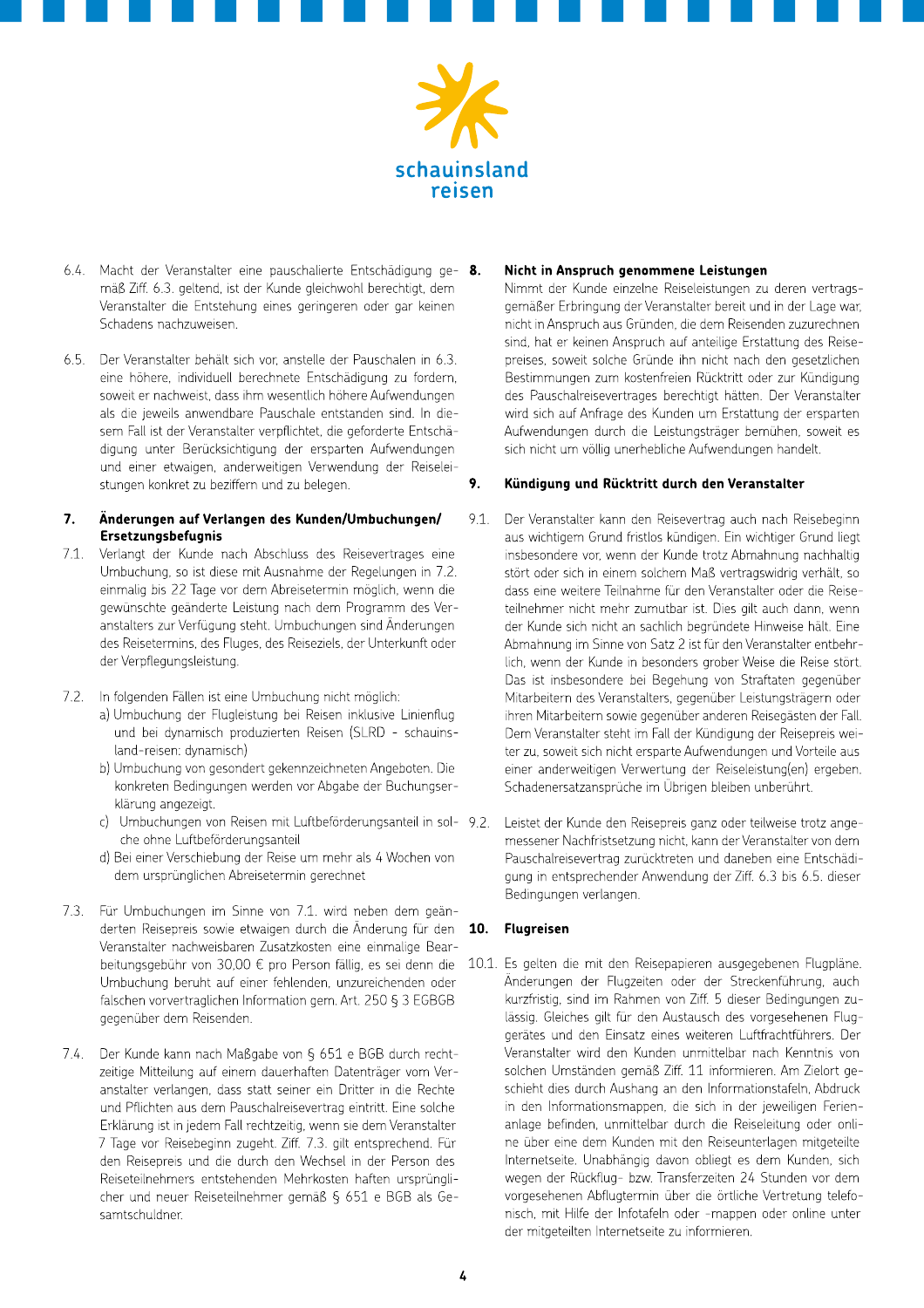

- 10.2. Nimmt der Kunde im Zielgebiet die Reiseleitung nicht in Anspruch, weil er z. B. lediglich Flugpassagen ohne weitere Leistungen bei dem Veranstalter gebucht hat, ist er verpflichtet, sich spätestens 24 Stunden vor dem Rückflug durch die Fluggesellschaft den genauen Zeitpunkt des Rückfluges bestätigen zu lassen. Dazu wendet er sich an die auf der Rückseite des Tickets oder in dem Booklet mit den Tickets und Reisegutscheinen angegebene Rufnummer.
- 10.3. Im Rahmen der Luftbeförderung wird pro Kunde ein Gepäckstück mit einem Gewicht von bis zu 15 kg als aufgegebenes Gepäck befördert. Das gilt grundsätzlich nicht für Kleinkinder bis zur Vollendung des zweiten Lebensiahres ohne eigenen Sitz- 12. platzanspruch. Etwaige höhere Freigepäckgrenzen und Kosten für Übergepäck richten sich nach den Beförderungsbedingun- 12.1. gen des jeweiligen ausführenden Luftfahrtunternehmens. Medikamente für den eigenen Gebrauch sowie Wertgegenstände sind (im Rahmen der jeweils gültigen Sicherheitsbestimmungen) nicht im aufzugebenden Gepäck, sondern im Handgepäck zu befördern. Es ist dabei untersagt, gefährliche Gegenstände (z.B. Scheren, Nagelfeilen) mit ins Handgepäck zu nehmen.
- 10.4. Meldeschlusszeit am Abfertigungsschalter ist jeweils 90 Minuten vor der angegebenen Abflugzeit. Ausnahmen sind den Flugplänen zu entnehmen. Bei Nichterscheinen zu dem oben angegebenen Zeitpunkt, ist das ausführende Luftfahrtunternehmen 12.2. Mängelanzeige/Abhilfeverlangen berechtigt, über den Sitzplatz anderweitig zu verfügen.
- 10.5. Die Beförderung von Schwangeren oder Kranken kann aufgrund der jeweils aktuellen Sicherheitsbestimmungen des ausführenden Luftfahrtunternehmens von diesem verweigert werden. Bei bestehender Schwangerschaft oder Erkrankung zum Zeitpunkt der Luftbeförderung ist daher der Veranstalter unverzüglich zu informieren, damit in dem Einzelfall eventuell bestehende Beförderungsbeschränkungen mit dem ausführenden Luftfahrtunternehmen geklärt werden können.
- 10.6. Direktflüge sind nicht immer "Non-Stop-Flüge" und können Zwischenlandungen mit einschließen.
- 10.7. Ansprüche in Fällen der Nichtbeförderung, Annullierung und Verspätung nach der EU-VO Nr. 261/2004 sind nicht an den Veranstalter, sondern ausschließlich an den jeweiligen ausführenden Luftfahrtunternehmen(die Fluggesellschaft) zu richten.

#### 11. Informationspflichten über die Identität des ausführenden Luftfahrtunternehmens

Die EU-Verordnung zur Unterrichtung von Fluggästen über die Identität des ausführenden Luftfahrtunternehmens verpflichtet den Veranstalter, den Kunden über die Identität der ausführenden Fluggesellschaft sämtlicher im Rahmen der gebuchten Reise zu erbringenden Luftbeförderungsleistungen bei der Buchung zu informieren. Steht bei der Buchung die ausführende Flug- 12.4. Besondere Regeln und Fristen bei Gepäckschäden, Gepäckvergesellschaft noch nicht fest, so ist der Veranstalter verpflichtet, dem Kunden die Fluggesellschaft zu nennen, die wahrscheinlich

den Flug durchführen wird. Sobald der Veranstalter weiß, welche Fluggesellschaft den Flug durchführen wird, muss er den Kunden informieren. Wechselt die dem Kunden als ausführende Fluggesellschaft genannte Fluggesellschaft, muss der Veranstalter den Kunden über den Wechsel informieren. Er muss unverzüglich alle angemessenen Schritte einleiten, um sicherzustellen, dass der Kunde so rasch wie möglich über den Wechsel unterrichtet wird. Auf Ziff. 9 wird verwiesen. Die Liste der Fluggesellschaften mit EU-Betriebsverbot ("Gemeinschaftliche Liste") ist auf folgender Internetseite http://ec.europa.eu/transport/modes/air/safety/ air-ban/index de.htm abrufbar.

### Mitwirkungspflichten des Reisenden

Reiseunterlagen

Der Kunde hat den Veranstalter oder seinen Reisevermittler, über den er die Pauschalreise gebucht hat, zu informieren, wenn er die notwendigen Reiseunterlagen (z.B. Flugschein, Hotel-Voucher, gegebenenfalls rail & fly-Voucher) nicht innerhalb der vom Veranstalter mitgeteilten Frist erhält. Unterlässt der Kunde eine solche Information, so kann ihm dies als Mitverschulden angerechnet werden, wenn der Veranstalter zufolge rechtzeitiger Übermittlung der Reiseunterlagen davon ausgehen konnte, der Kunde habe diese erhalten.

Wird die Reise nicht frei von Reisemängeln erbracht, so kann der Reisende Abhilfe verlangen. Soweit der Veranstalter infolge einer schuldhaften Unterlassung der Mängelanzeige nicht Abhilfe schaffen konnte, obwohl ihm dies sonst möglich und er dazu auch bereit gewesen wäre, kann der Reisende für das dadurch verursachte Fortdauern des Mangels weder Minderungsansprüche nach §651m BGB noch Schadensersatzansprüche nach § 651n BGB geltend machen.

Der Reisende ist verpflichtet, seine Mängelanzeige unverzüglich dem Vertreter des Veranstalters vor Ort zur Kenntnis zu geben. Ist ein solcher Vertreter nicht vorhanden und nicht geschuldet. sind etwaige Reisemängel dem Veranstalter unter der in den Reiseunterlagen mitgeteilten Kontaktstelle des Veranstalters oder dessen Vertreters vor Ort zur Kenntnis zu bringen. Der Reisende kann jedoch die Mängelanzeige auch seinem Reisevermittler, über welchen er die Reise gebucht hat, zur Kenntnis bringen.

# 12.3. Fristsetzung vor Kündigung

Will ein Kunde/Reisender den Pauschalreisevertrag wegen eines Reisemangels der in § 651 i Abs. 2 BGB bezeichneten Art, sofern er erheblich ist, nach § 651 l BGB kündigen, hat er dem Veranstalter zuvor eine angemessene Frist zur Abhilfeleistung zu setzen. Dies gilt nur dann nicht, wenn die Abhilfe vom Veranstalter verweigert wird oder wenn die sofortige Abhilfe notwendig ist.

spätung und -verlusten im Rahmen von Flugreisen Gepäckbeschädigungen, -verluste sowie -verspätungen muss der Kunde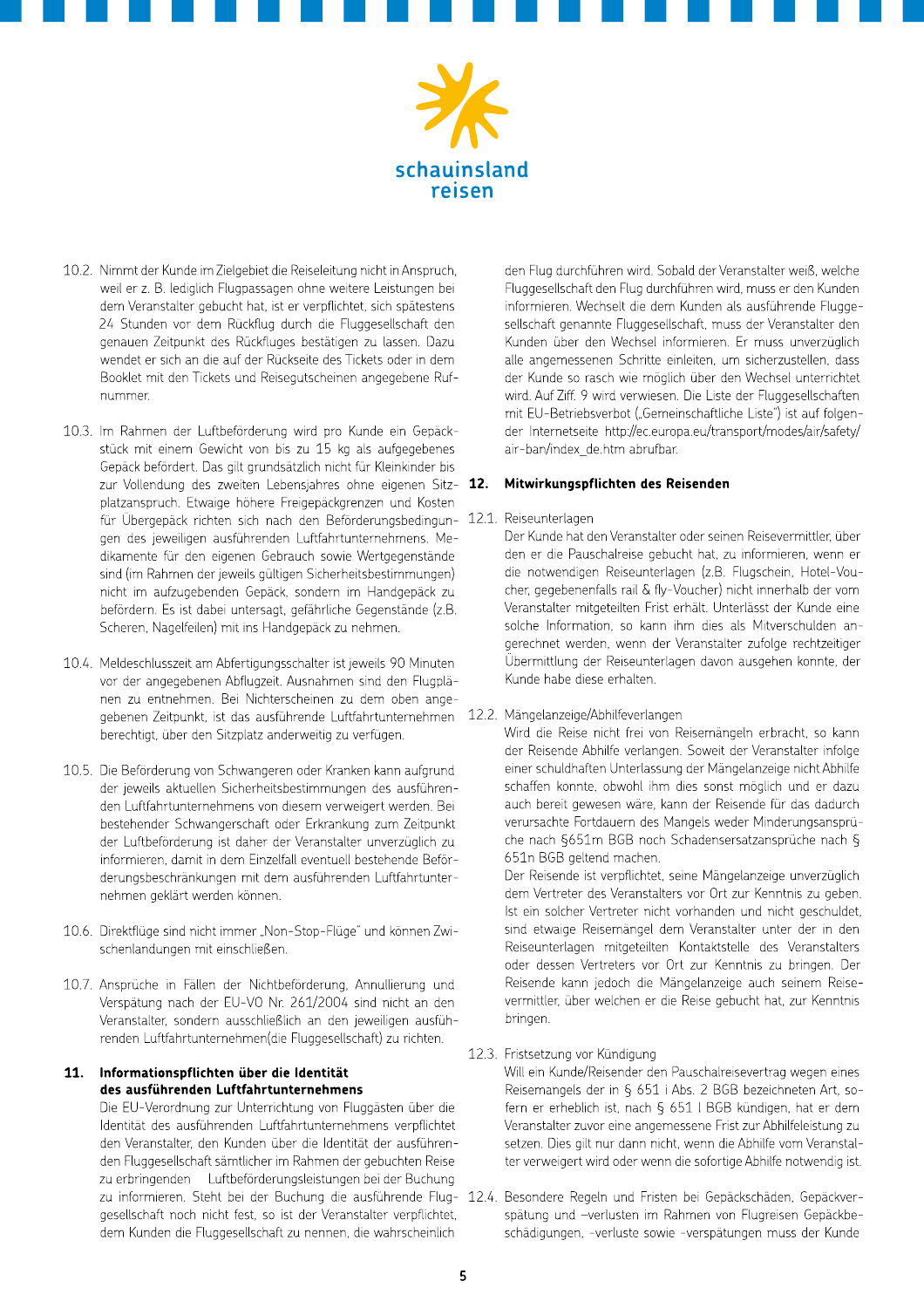

unverzüglich nach Entdeckung dem zuständigen Luftfrachtführer anzeigen, bei Gepäckbeschädigungen und -verlusten spätestens binnen 7 Tagen nach Entdeckung des Schadens, bei Verspätung aussetzung für eine Haftung des Luftfrachtführers. Nimmt der Kunde aufgegebenes Reisegepäck vorbehaltlos entgegen, so begründet dies die widerlegbare Vermutung, dass es unbeschädigt abgeliefert wurde. Es wird daher empfohlen, die Meldung eines Gepäckschadens oder -verlustes noch am Zielflughafen beim Abfertigungsagenten der ausführenden Fluggesellschaft gegen Aushändigung des international üblichen PIR-Formulars (property irregularity report) vorzunehmen, da andernfalls die Fluggesellschaften in der Regel Schadenersatzzahlungen zurückweisen.

Bei Gepäckbeschädigungen und -verlusten empfiehlt es sich, schnitt beizufügen.

### 13. Haftungsbeschränkung

- 13.1. Die vertragliche Haftung des Veranstalters für Schäden, die nicht heit beruhen und nicht schuldhaft herbeigeführt wurden, ist auf den dreifachen Reisepreis beschränkt. Möglicherweise darüber hinausgehende Ansprüche nach internationalen Übereinkünften oder auf solchen beruhenden gesetzlichen Vorschriften bleiben von der Beschränkung unberührt.
- 13.2. Der Veranstalter haftet nicht für Leistungsstörungen, Personenoder Sachschäden im Zusammenhang mit Leistungen, die als Fremdleistungen lediglich vermittelt werden oder für Leistungen, die der Kunde im Zielgebiet bei der Reiseleitung oder bei Leistungsträgern der Beklagten bucht (z. B. Ausflüge, Mietwagen, Ausstellungen usw.), für deren Ausführung jedoch erkennbar der betreffende Leistungsträger, ein Dritter oder ein anderes benanntes Unternehmen als verantwortlicher Leistungserbringer 15.4. Der Veranstalter haftet nicht für die rechtzeitige Erteilung und auftritt. Die §§ 651 b, 651c, 651 w und 651y BGB bleiben hierdurch unberührt. Der Veranstalter haftet jedoch, wenn und soweit für einen Schaden des Kunden die Verletzung von Hinweis-, Aufklärungs- oder Organisationspflichten des Veranstalters ursächlich geworden ist.

### 14. Geltendmachung von Ansprüchen: Adressat; Information zu Verbraucherstreitbeilegung

- 14.1. Ansprüche wegen nicht vertragsgemäßer Erbringung der Reise hat der Kunde gegenüber dem Veranstalter schauinslandreisen gmbh, Stresemannstraße 80, 47051 Duisburg, geltend zu machen. Die außergerichtliche Geltendmachung kann auch über den Reisevermittler erfolgen, wenn die Pauschalreise über diesen Reisevermittler gebucht war. Eine Geltendmachung auf einem dauerhaften Datenträger wird empfohlen.
- 14.2. Mitarbeiter der Leistungsträger oder der örtlichen Reiseleitung sowie Flug- und Schalterpersonal sind zur Entgegennahme von

Anspruchsanmeldungen nicht bevollmächtigt. Auch sind sie nicht berechtigt. Ansprüche im Namen des Veranstalters anzuerkennen.

innerhalb 21 Tagen nach Aushändigung. Die Anzeige ist die Vor- 14.3. Der Veranstalter weist im Hinblick auf das Gesetz über Verbraucherstreitbeilegung darauf hin, dass er nicht an einer freiwilligen Verbraucherstreitbeilegung teilnimmt. Sofern eine Streitbeilegung nach Drucklegung dieser Reisebedingungen für den Veranstalter verpflichtend würde, informiert der Veranstalter den Kunden hierüber in geeigneter Form. Der Veranstalter weist für alle Reiseverträge, die im elektronischen Rechtsverkehr geschlossen wurden, auf die europäische Online-Streitbeilegungsplattform (http://ec.europa.eu/consumers/odr) hin.

#### $15.$ Pass-, Visa- und Gesundheitsvorschriften

- der Schadenanzeige den Passagiercoupon sowie den Gepäckab- 15.1. Der Veranstalter weist den Kunden vor Vertragsabschluss auf Pass- und Visaerfordernisse sowie gesundheitspolizeiliche Formalitäten des Bestimmungslandes einschließlich der ungefähren Fristen für die Erlangung von gegebenenfalls notwendigen Visa hin.
- auf einer Verletzung des Lebens, des Körpers oder der Gesund- 15.2. Bei pflichtgemäßer Erfüllung der Informationspflicht durch den Veranstalter hat der Kunde die Voraussetzungen für die Reise zu schaffen, sofern sich nicht der Veranstalter ausdrücklich zur Beschaffung der Visa oder Bescheinigung etc. verpflichtet hat.
	- 15.3. Der Kunde ist also verantwortlich für das Beschaffen und Mitführen der behördlich notwendigen Reisedokumente, eventuell erforderliche Impfung sowie das Einhalten von Zoll- und Devisenvorschriften. Nachteile, die aus der Nichtbefolgung dieser Vorschriften erwachsen, z.B. die Zahlung von Rücktrittskosten gehen zu Lasten des Kunden. Dies gilt nicht, wenn der Veranstalter trotz einer entsprechenden Pflicht nicht, unzureichend oder falsch informiert hat.
	- den Zugang notwendiger Visa durch die jeweilige diplomatische Vertretung, wenn der Kunde ihn mit der Besorgung beauftragt hat, es sei denn, dass der Veranstalter eigene Pflichten schuldhaft verletzt hat.

### 16. Datenschutz

Die Daten des Kunden werden mittels EDV unter Beachtung der gültigen Datenschutzgesetze aufgenommen, gespeichert und verarbeitet. Eine Weitergabe von Kundendaten erfolgt nur, soweit dies für die Durchführung der Reise oder aufgrund zwingender gesetzlicher Vorschriften oder behördlicher Maßnahmen erforderlich ist.

#### $17.$ Reiserücktrittskosten

Die nachfolgenden Tabellen geben die jeweils maßgeblichen pauschalierten Reiserücktrittskostenentschädigungen durch Angabe eines Prozentsatzes vom vereinbarten Reisepreis wieder: